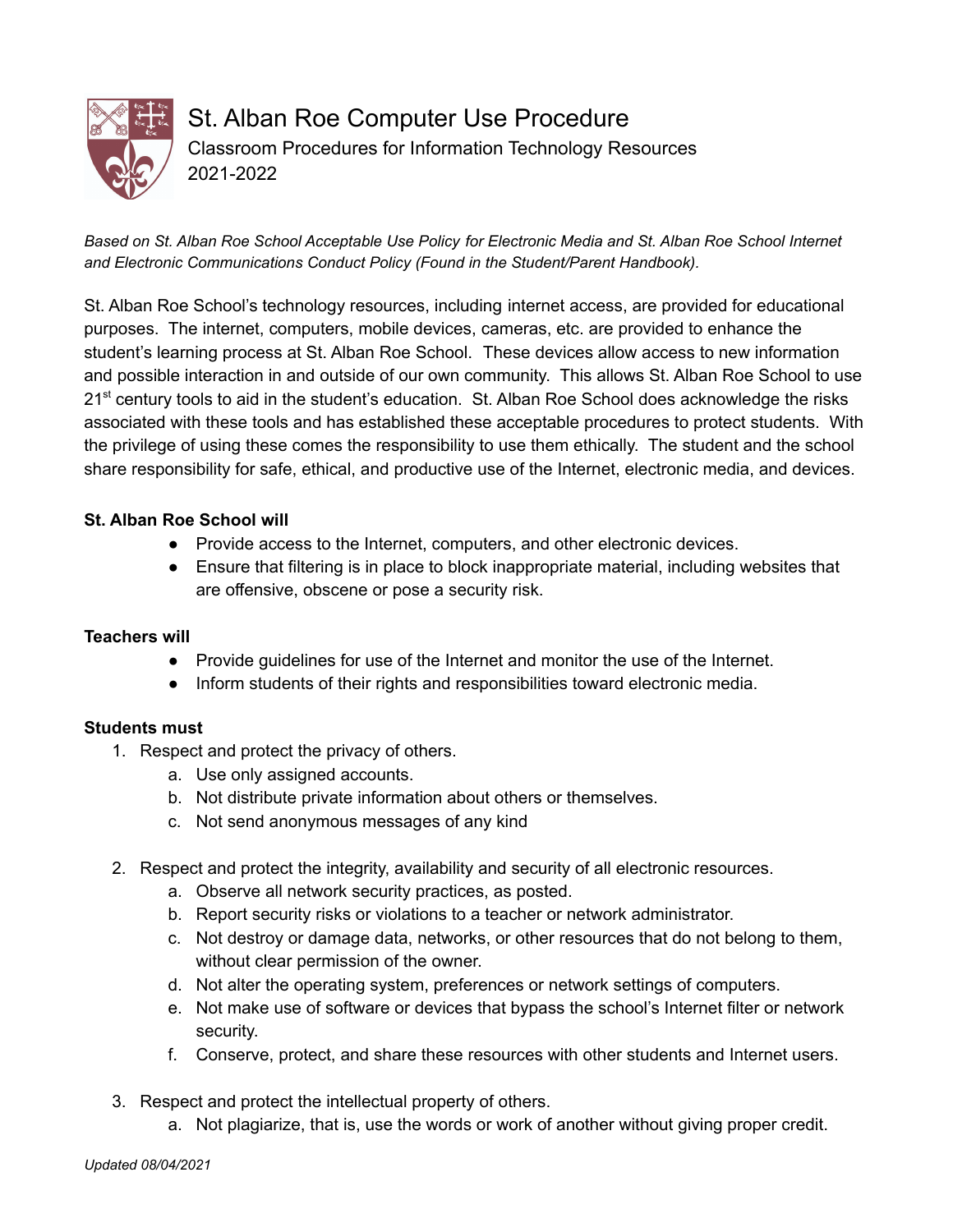- b. Not remove or alter without permission of the school files created with school equipment.
- 4. Respect and practice the principles of community.
	- a. Communicate online in ways that are kind and respectful.
	- b. Report threatening or discomforting materials to a teacher.
	- c. Not intentionally access, transmit, copy, or create material that violates the school's code of conduct (such as messages that are pornographic, threatening, rude, discriminatory, or meant to harass).
	- d. Not intentionally access, transmit, copy, or create material that is illegal (such as obscenity, stolen materials, or illegal copies of copyrighted works.)
	- e. Not use the resources to do things that are criminal or violate the school's code of
	- f. Not buy, sell, advertise, or otherwise conduct business, unless approved as a school project.

## **Students may, if in accord with the above**

- 1. Design and post web pages and other material from school resources
- 2. Use online resources with their school provided email account under the direct supervision of their classroom teacher.

## **Use of Online/Web Publishing Tools Guidelines**

- 1. Online communications is critical to our students' learning, tools such as blogging, podcasting, screencasting, and online publishing offer an authentic, real-world vehicle for student expression.
- 2. Interactive uses of the Internet, including classroom blog, student protected email, podcast projects, photo posting or editing, or other Web use must follow the Internet safety guidelines outlined above.
- 3. No personal addresses, personal phone numbers, or last names of students may be given out on the Internet.
- 4. Students agree not to share their username or password with anyone except their teachers and parents and treat blog spaces/as classroom spaces. Speech that is inappropriate for class is also inappropriate for online communication.

## **Use of Cell Phone or other wireless devices**

Cell phones may not be used during the school day without teacher permission. This includes voice and text communication and camera capabilities.

## **Use of wearable devices**

Wearable devices may be worn by students as long as the messaging/communication ability has been turned off or disabled by parents prior to the device coming to school. If the device is a distraction to the student or those around them, the classroom teacher can determine that the device be kept at home.

## **Consequence for Violation**

Violations of these rules may result in disciplinary action, including the loss of a student's privileges to use the school's information technology resources, or suspension from school. In severe cases, disciplinary action as stated in the St. Alban Roe School Student/Parent Handbook Policy will apply. *Updated 08/04/2021*